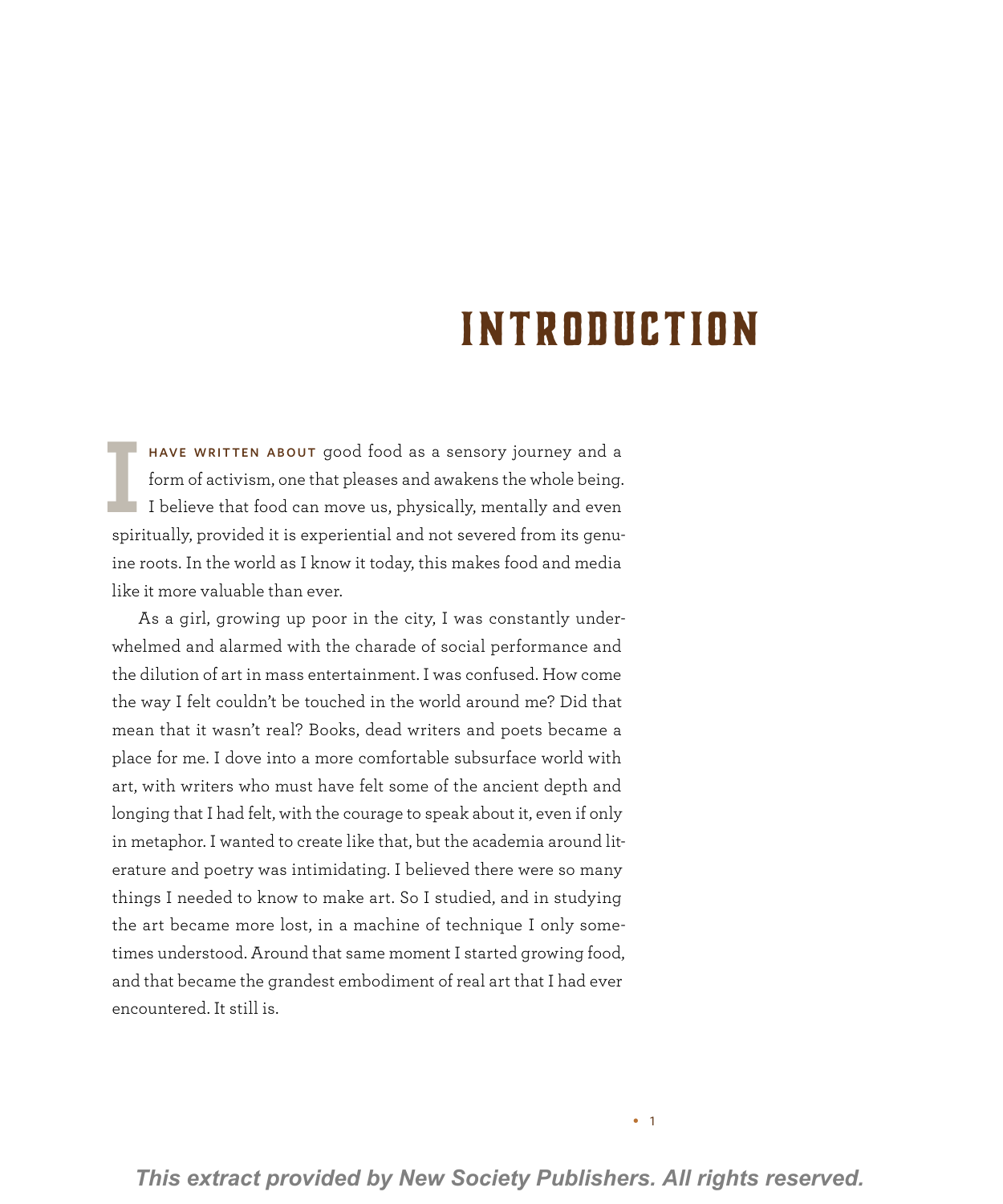I gave up writing, then, for a very long time. Instead I lived within organic farming and nature: the soil, the sting of the okra plant, the skins of the fruits and the sticky songs of the bugs. It seemed to me, in this realm, that two and two made ninety. How was such resonant experience, such emotional palpability, possible, just from the raw tools of nature? It was too much. It was everything. As the grandeur of growing food expanded in my life, the fact that it was (and is) so political, so connected and so fundamental added ever more allure. This. This would be my art.

About five years ago, I embraced my writing again. From poetry of loss and beauty to technical tomes on grinding meat, here I am. A writer. Everything is art, suddenly. I can touch what is real through writing. I can touch what is real through farming and food. But now, how can these arts marry into one? How can it then be of service? I write this at a time of deep transition in our culture. A book about curing meat, of all things! How can I convey worthwhile material of this nature to a troubled world? Who can possibly understand the bearing of a cured sausage on a hurried, frightened culture? Would a poem help you understand the importance of seeds? How can I show what is real? Pull your head up from your phone and touch this plant. Cut here. Smell this. Be gentler. Have a taste.

Meat preservation arose from necessity. It is trending now as art. I hope this book can successfully argue that there is no difference between these two things. We need the collusion of art and necessity in our collective mindset, now more than ever. We need to understand that what is real and important is also what is moving and beautiful. It also very often ends up being what is most functional. That is why we are drawn to it. That is why you want to know, and you want to do. To create. That is just it! That you and your people have a history of thrift, rather than the waste you see on a daily basis. That the ones who came before you made trusting marriages with the land, and that you need not only inherit irreverence. That we came from industrious souls, unafraid of mystery and committed to beauty and flavor. In the midst of pop culture and the confusion of our times,

#### 2 **•** pure charcuterie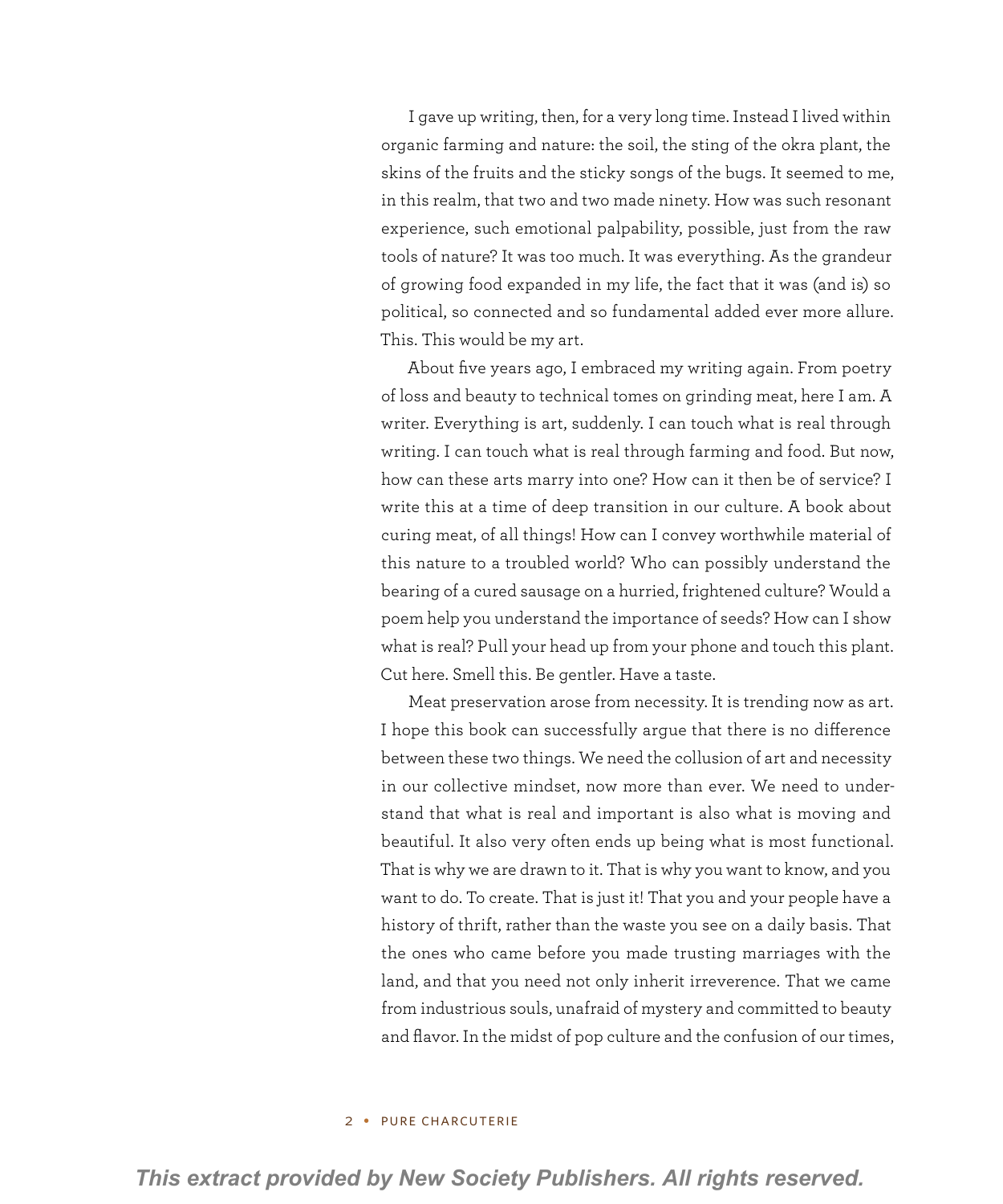you want to see, hear, feel, taste and smell the victory of a genuine craft. You want to become vulnerable to what is softly real, not weakened, and not afraid of what is so distant and out of control. You are, after all, just an imperfect, innocent piece of nature.

I believe that in the search for what is genuine, the answer is to create. Cured meats are works of art that will open you to the land that feeds the animal, the mindful slaughter and butchery of the meat that so affects quality, and the creative possibility within yourself that curates these efforts into flavorful food. Cured meats are growing in popularity, and that is a very good thing. However, the representation of charcuterie as gourmet, over time, has created cultural and culinary blockades against the *best* representation of cured meat, and the accessibility of its creation. In trying to marry art and necessity, this book aims to ensure that we do not engage in the dangerous misconception that the everyday cook will not be able to cure meats. I challenge my students to consider that America is one of the only places on Earth where the rich can steal traditions and even ideas from the poor, *and* convince the poor that they don't want them back.

The cultural attitude du jour is that cured meats are refined, and they are, but not by money or by class as we perceive. While their right preparation is a labor of time, talent and skill, the way we monetize time, talent and skill should receive ample skepticism. Quality cured meats are created by extremely industrious people from meager circumstances the world over. Preserved meat products arose from need and ingenuity, simple resources and pure ingredients. Art, born of necessity. Let us not forget this, and let us also celebrate it, by ensuring that we have twelve-year-olds hanging hams in their closets, and urban homesteaders cold smoking bacon on the stoop.

So therefore, in solemn worship of salt, dedicated to the unfathomable variation in soil, and powerfully dependent on the pig, the duck, the tin-tinged organs, we forge ahead. We want back in there. Let us into the space we can feel all over. We want more of what is real, and we want to savor it, slowly. We want things that are beautiful, meaningful. We want things that last.

#### *Introduction* **•** 3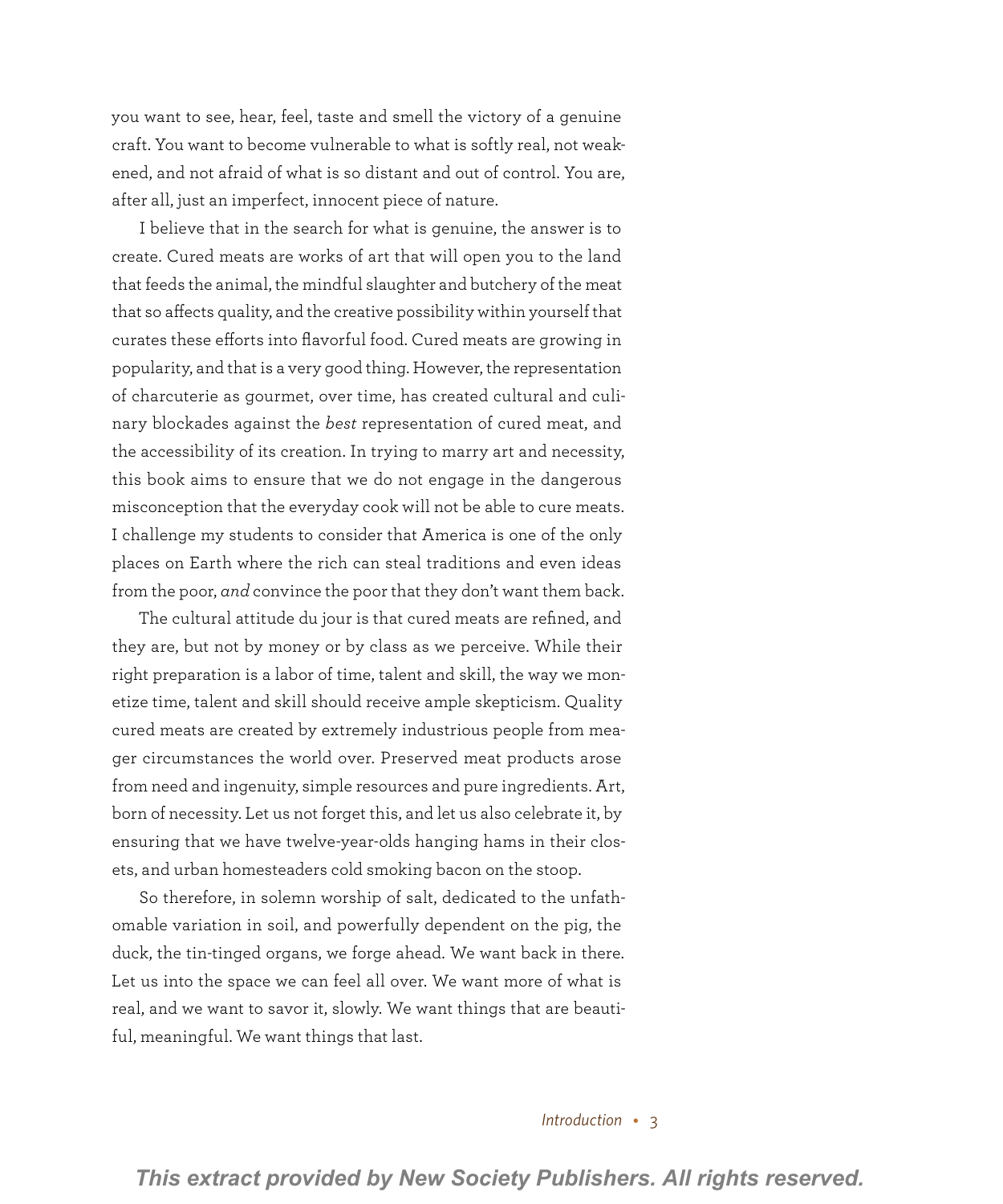# **ON INTENTION**

1

*What good does it do to lie all day in the sun loving what is easy?* Mary Oliver *Starfish* (1986)

**THE UNDERPINNINGS OF this book are slightly grandiose.**<br>I have been so inspired and so informed by nature and food, that I presume to somehow encapsulate the connectivity of art and sustanance into source  $\Delta t$  first cons I have been so inspired and so informed by nature and food, that I presume to somehow encapsulate the connectivity of art and sustenance into sausage. At first consideration, this seems ludicrous, even to me. But when the *poof* of spores from a beneficial mold explodes softly in my kitchen, or I can smell in the soil the inkling of a spring supper, I feel like this intention is not ludicrous at all. And not optional.

My simplest of charges in the pages that follow is to situate the reader comfortably in the world of curing meats. Technique and process and principle will rule the day, in that regard. But I refuse to ignore the social, intellectual and spiritual enlightenment that guides that process properly. In other words, there is an attitude and a mindset that I wish to impart, in hopes that it lends to your success, and to a general activism that craft food must address.

4 **•**

*This extract provided by New Society Publishers. All rights reserved.*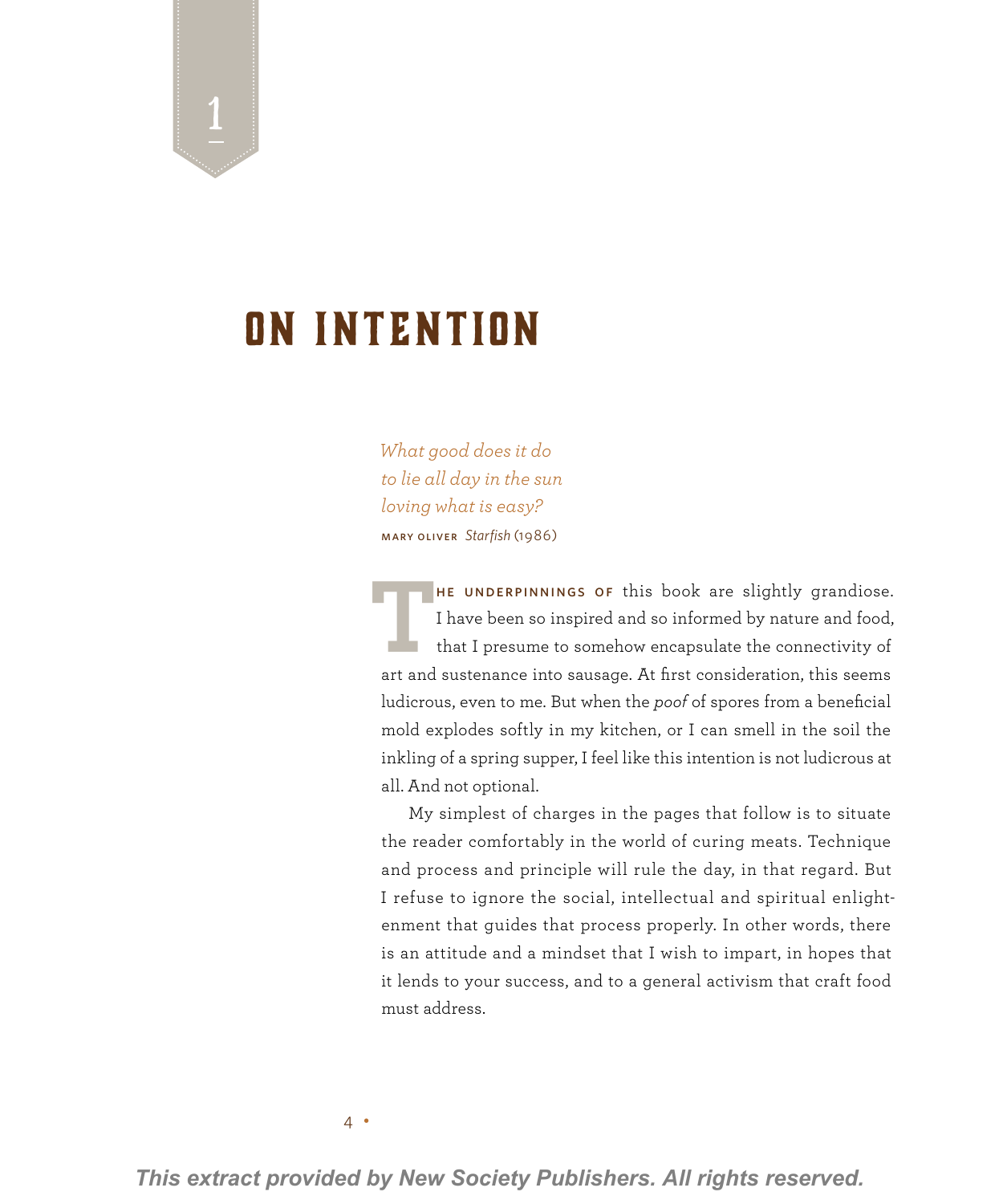### **Synergy**

There isn't the space in this book to provide butchery instruction, or thorough discussion of the life, death and processing of the animal as it pertains to the quality and uniqueness of the charcuterie product. That's the stuff of my first book, *The Ethical Meat Handbook*. However, it is the synergy of all these important factors, in addition to the proper knowledge and appropriate creativity of the cook, that make cured meats so delightful.

Taking even a brief moment to consider the incredible interplay of factors that leads to the experience of charcuterie is already mind-blowing. Ponder for a moment, for example, the myriad effects of an animal's life on the composition of its muscle and fat. Here are a few:

- What the animal ate
- How much the animal moved
- How healthy the animal was
- What non-feed inputs were used in raising the animal
- What breed the animal was
- The composition of the animal's parents, and older generations
- The age of the animal at slaughter
- The stress level endured in life
- The quality of the animal's death
- The amount of fat on the body

The list goes on. Add to that some of the factors to consider in processing:

- Whether the carcass was aged
- Whether the carcass was kept at proper temperatures
- Whether the meat was injected with water or other additives
- How well or with what aim the carcass was butchered
- How long the meat or fat has been kept in storage before sale

Again, we could go on. The point of this exercise is to respect the inherent complexity we work with, and to recognize that it is a

#### *On Intention* **•** 5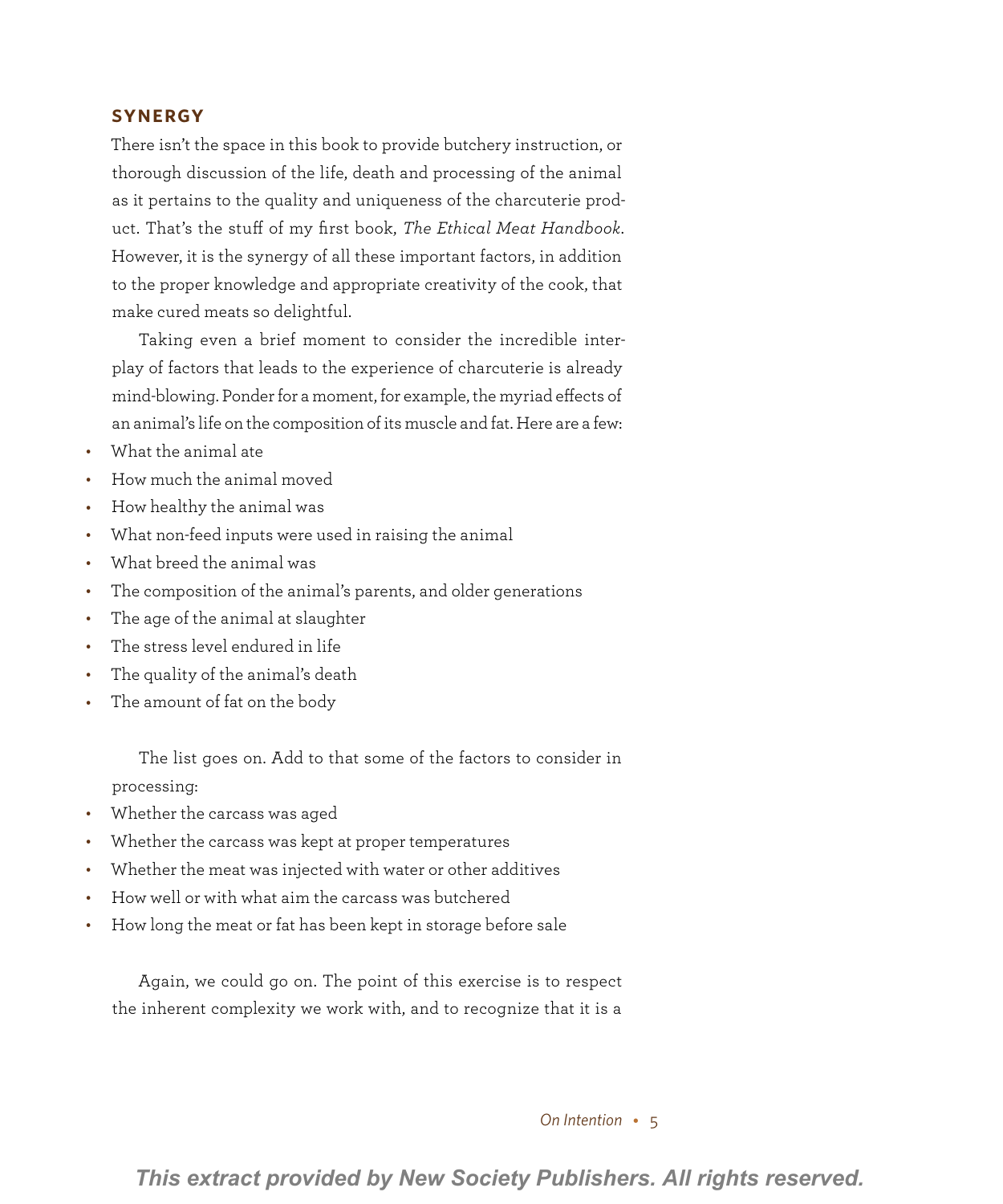combination of these factors that lead to the result that is every single animal we eat. It's nearly mind-boggling, isn't it? Just a quick jaunt over the list above sets one's mind afire with the nearly infinite combinations of factors that come into play. This is one of the primary motivations behind the case of Ethical Meat, the subject of my first book. The assertion that Ethical Meat exists, and that it requires input and buy-in from players all across the supply chain, is based on the recognition of synergy.

Synergy is the secret sauce in all systems. It refers to the potential created by many diverse factors combining. It is the fireworks of collaboration. When one thing touches another thing, they create energy and products together that neither single thing can create on its own.

You surely recognize that this is the foundation of cuisine. Pesto is pesto because when basil, garlic, parmesan, olive oil, pine nuts and salt come together, they create a magical goo that wouldn't be possible without all of these components. It would change if you changed any one of them. Its overall impression depends on the distinctness or relative goodness of each of its components, and on and on and on. Dedication to the idea of synergy not only creates a beautiful space in the mind of any cook, but it leverages that space to continue expanding, remaining strong in what we know and can control, and humble in the face of what we don't know and cannot conquer. This combination of kinship with nature and its products and anonymity in the face of creation is the mindset of good learning. Good learning is the chief requirement of sound artistry.

## **Sourcing**

Good charcuterie starts with good meat and good fat. Good meat and fat come from an animal that had a good life, a good death, a good butcher and a good cook. The surest way to find such meat and fat is through direct relationships with farming and farmers.

While many of the recipes in this book are designed around pork, the principles can be adjusted and applied for any species.

#### 6 **•** pure charcuterie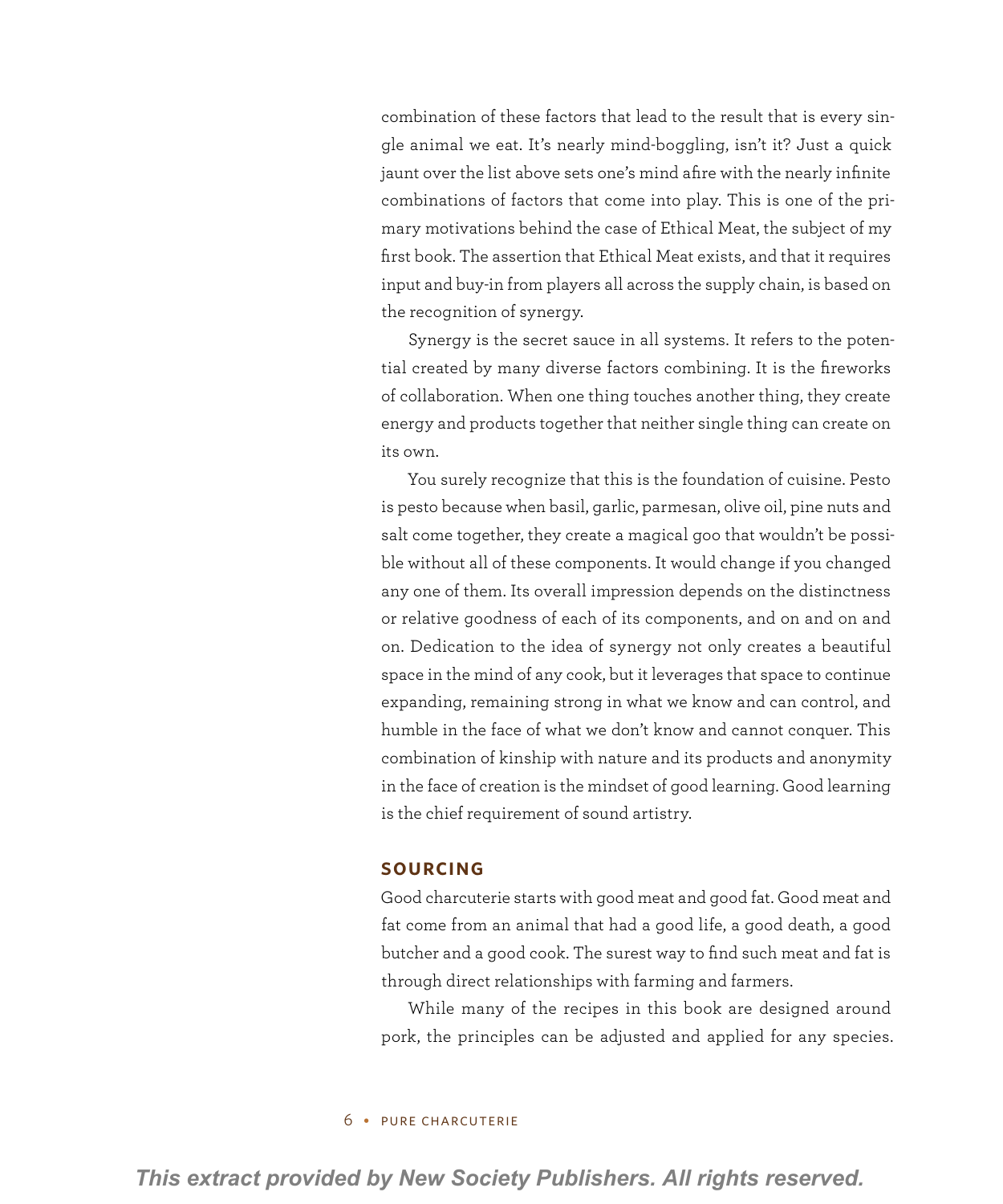Homesteaders working with modest landholdings might consider animals that can be raised there, such as rabbits, ducks or, in some cases, small ruminants. When venturing toward larger animals for beef heart pastrami or confit pork shank, seek out specialty farmers or butcher shops when you can.

The system by which most meat comes our way in America is based on backward economy, poor resource management, coercion of farmers and mechanized suffering, to name a few of its many vices. On top of this, the product lacks flavor and nutrient density relative to meat and fat that can be sourced close to home, from purveyors without allegiance to corporate dominion over the food supply and the soil. That being said, not all local products are superior, and there are some very good people in the world who have no choice but to participate in the ghastly external system. There are very good farmers forced to model their systems as the industry dictates, and not as nature suggests. We, as consumers, or everyday "food citizens" as I like to call us, are indeed the biggest contributors to the backward food industry, and its biggest victims. I say this in an effort to honor the truth, which is simple and whole: Good food comes from good soil and diverse, synergistic systems. I speak this truth with full recognition of reality, which is less simple, and less than ideal: We eat and work within a food system that does not support good food for all. What are you to make of this? Do the best you can, considering the situation.

Look for healthy lean muscle, deep in color and firm but springy in texture. Fat should be creamy and white, and at least somewhat plentiful. This can apply to both intermuscular fat (fat located between muscles and muscle systems) and intramuscular fat (fat within muscles/marbling), however less intramuscular fat could be attributed to breed of animal or feed regimen. Again, the more you can talk to the producer, or the more the butcher can tell you, the more you can select your meat relative to your project, and in good faith toward the ethical meat ethos. As you develop your charcuterie practice, you will be able to recognize quality meat and fat almost instantly, via texture, scent and color.

*On Intention* **•** 7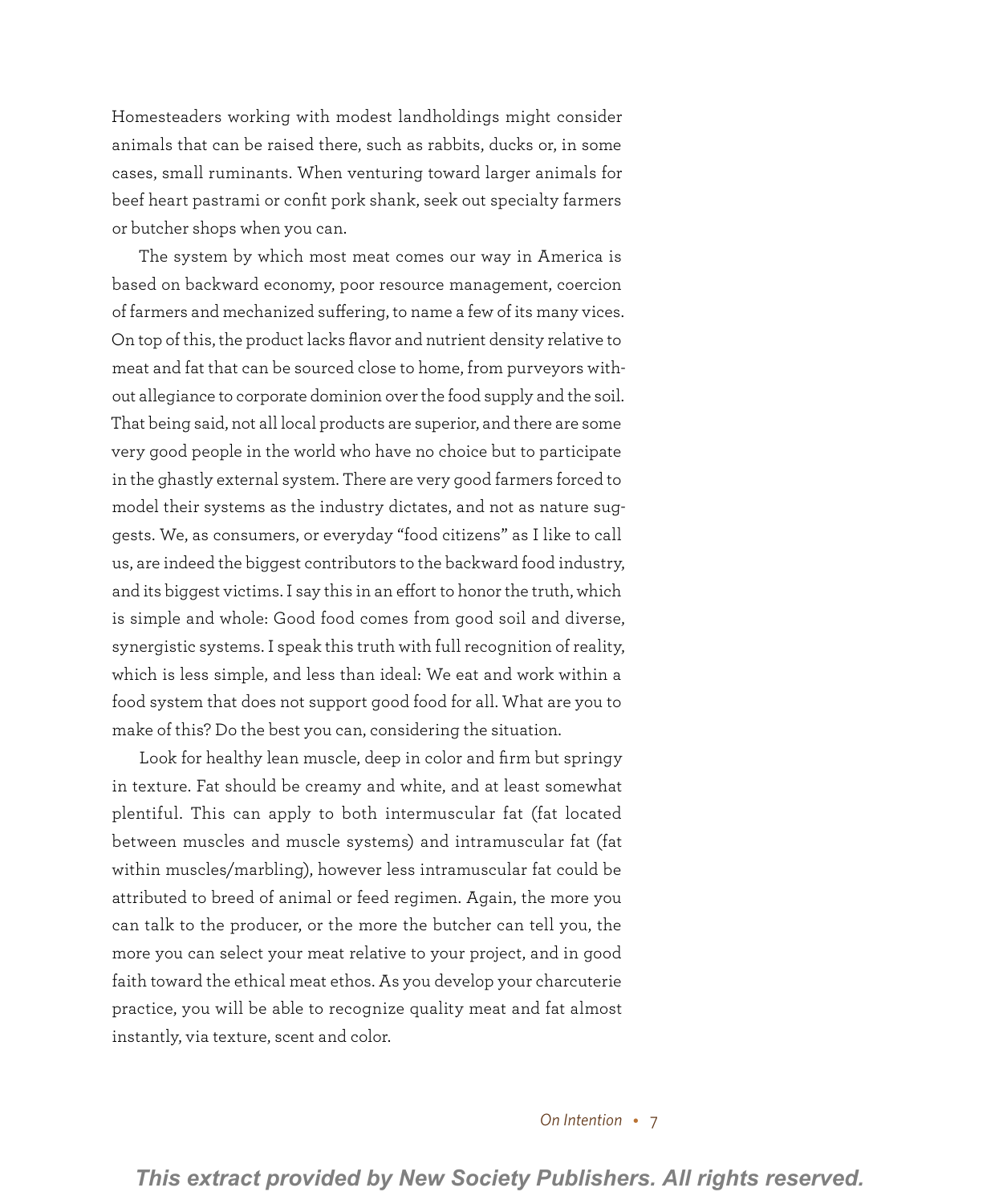$\blacktriangleright$  This image depicts the typical American method for pork butchery, and attributes traditional charcuterie preparations to their customary carcass primal.



Most recipes and many traditions dictate a specific cut for each charcuterie preparation. This is many times due to the way a cut lends itself to a process, but it can also be tweaked, based on knowledge of similar muscles within the animal, and based on availability. I am a firm believer in full reverence to tradition, but I also believe good practice and holism require us to evolve tradition to the extent that it best serves the whole. If you are not knowledgeable of butchery, follow the suggestion in the recipe until you gain more experience. As you learn about muscle science and have some sensory experience with butchery practice, you can allow yourself to become more flexible. I have tried to note in each recipe where you cannot afford to be cavalier, and processes or instructions with which you can allow yourself some creativity.

The same can be said for spices, salt and other ingredients. Seek the freshest and most responsible ingredients possible, as these will inform a better product and a better food system. Follow tradition where it serves you, and branch out where you wish to forge new and delicious ground.

For casings, I prefer natural over synthetic. For fresh sausages, I use natural hog casings, for salamis I use natural beef middles, and

#### 8 **•** pure charcuterie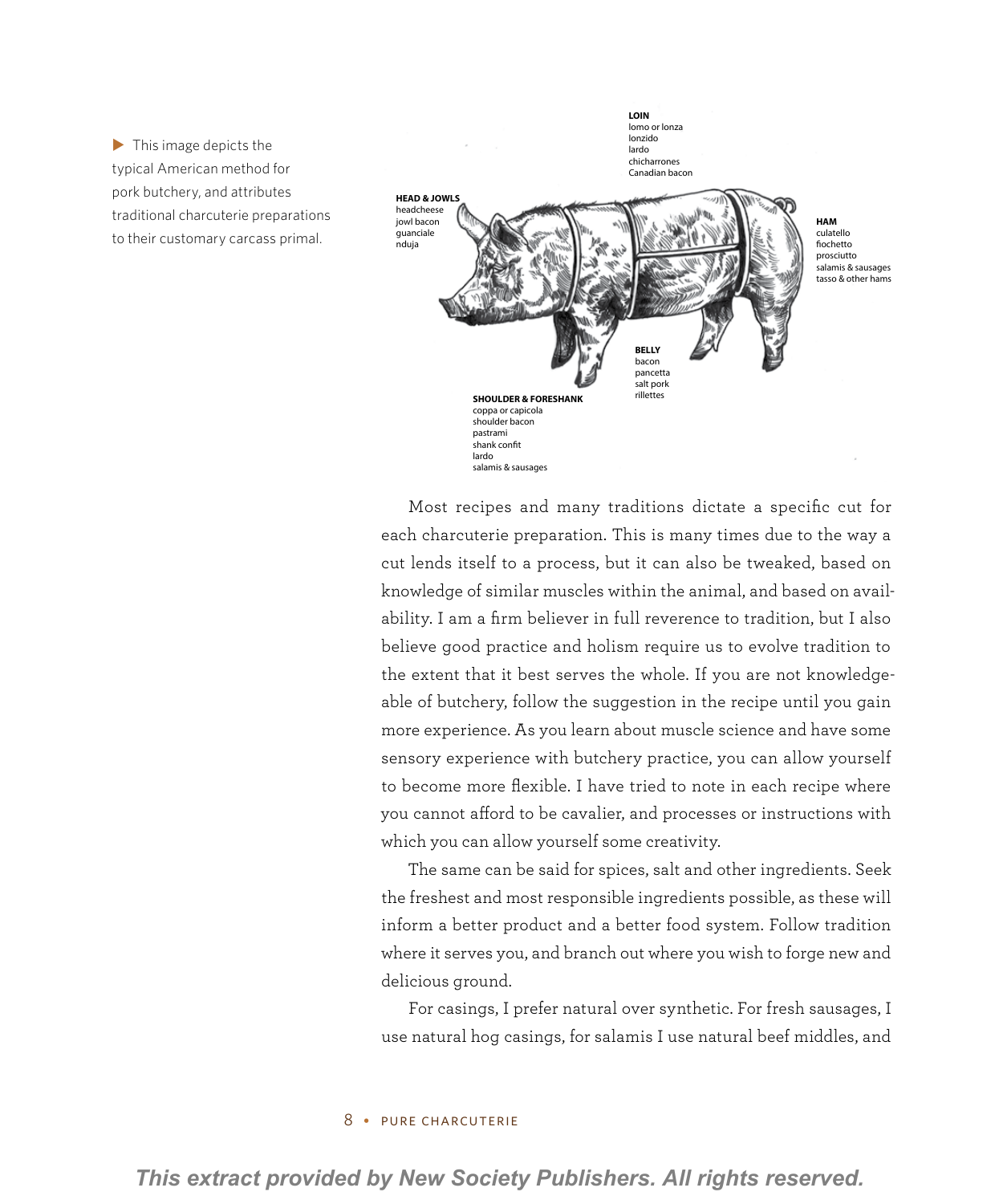for larger preparations or whole muscle cures, I use hog bungs and hog bladders. Sheep casings will come in handy if you want to make breakfast links or snack sticks, and beef bungs are used for curing coppa. You will see each of these items pictured with the recipes for which they are used.

The Resources section at the end of the book provides online purveyors for items that you might have trouble purchasing around the corner.

## **Safety / How it Works**

I am not a germ freak. On the contrary, I grow mold next to my desk on an ongoing basis. Let's be honest — some of our best foods in the world come from our understanding of, and openness to, microorganisms. Chocolate, coffee, tea, yogurt, cheese, alcohol and salami are just a few of the delicious possibilities we've come up with by not being total germ-a-phobes. That being said, we must also have a respect for the harmful microorganisms that can plague our cookery. Charcuterie is a practice in which you can become intimately unafraid of nature, and indeed delighted by its mystery. But you will also need respect for its power. In meat processing, there are a few notable foes of the process. The majority of them, including Campylobacter, listeria, salmonella, *E. coli* and staph can be prevented by cooking fully or preserving thoroughly, ensuring you start with clean product, and maintaining a clean and cold processing regimen. Botulism is in another category, as the deadliest potential pathogen in food preservation. It thrives in oxygen devoid, acidic environments, and can only be inhibited by thorough cooking or use of nitrite (more on that later). Trichina is a parasite of concern in wild game and some pastured animals. Freezing meat for at least 82 hours at less than –10 degrees Fahrenheit (a median temperature for most home freezers) will kill it.

The most important and most basic safety principles are to 1) keep work area, hands, equipment and everything as clean as possible, and 2) keep everything as cold as possible. As meat gets

*On Intention* **•** 9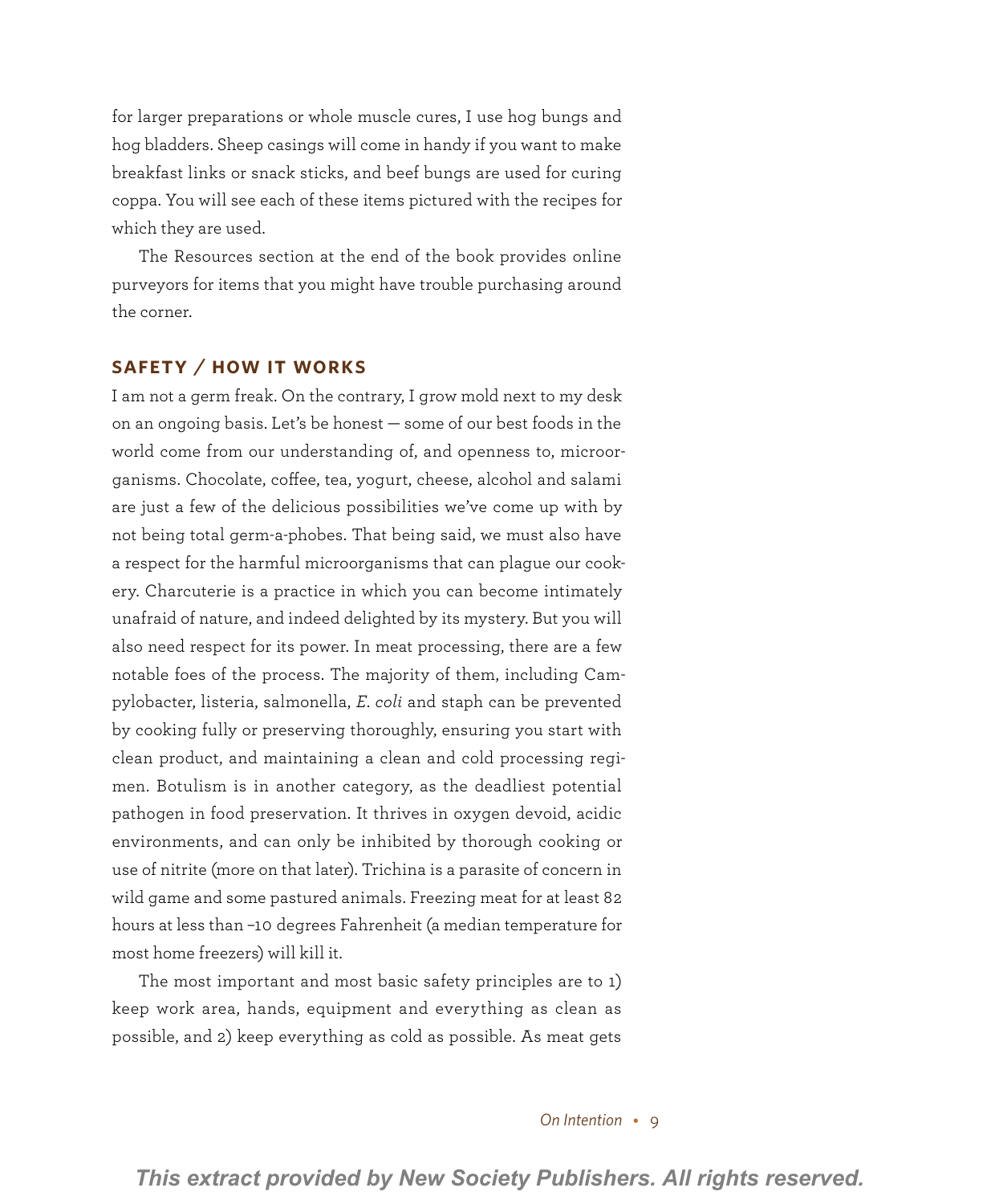smaller, it needs to be kept colder. This is because the more surface area meat gains (via cutting or grinding), the more breeding ground bacteria is given. You'll notice the particular attention given to temperature as we deal with preparations that include grinding and fine mincing of meat products. In many preparations, you will be encouraged to not only work with frozen meat, but also to freeze parts of your equipment (working parts of your grinder, mixing bowls). You may also want to take a break in the middle of processing, and let the meat chill in the fridge before continuing to ensure everything stays around 40°F, and no warmer. 3) Ensure your projects meet parameters for internal temperature when hot smoking or cooking, and for weight loss when air curing. For the latter, measures of pH and water activity are the most reliable markers of food safety.

An understanding of how charcuterie works, when it works, is essential to preventing safety issues, as well as producing great-tasting products. In addition to common sense sanitary practices and cold storage, we use specific tools to aid our cause. Understanding these tools and their role in the process of meat preservation is essential to grasping the essentials of how charcuterie is even possible.

**Salt** is a critical player in charcuterie practice. It provides flavor, but it also creates inhospitable environments for many harmful microorganisms. Additionally, salt does the important work of reducing *water activity*, which is a measure of the total water available for microbial activity in the meat. Via the processes of osmosis and diffusion, salt lowers water activity and aids in the dehydration of meat, which is ultimately what preserves it for safe consumption.

**Smoke** has antimicrobial properties, a low pH and other qualities that inhibit rancidity. In addition, the flavors smoke contributes to cured meats play a major role in charcuterie tradition. (More on smoke in Chapter 6.)

#### 10 **•** pure charcuterie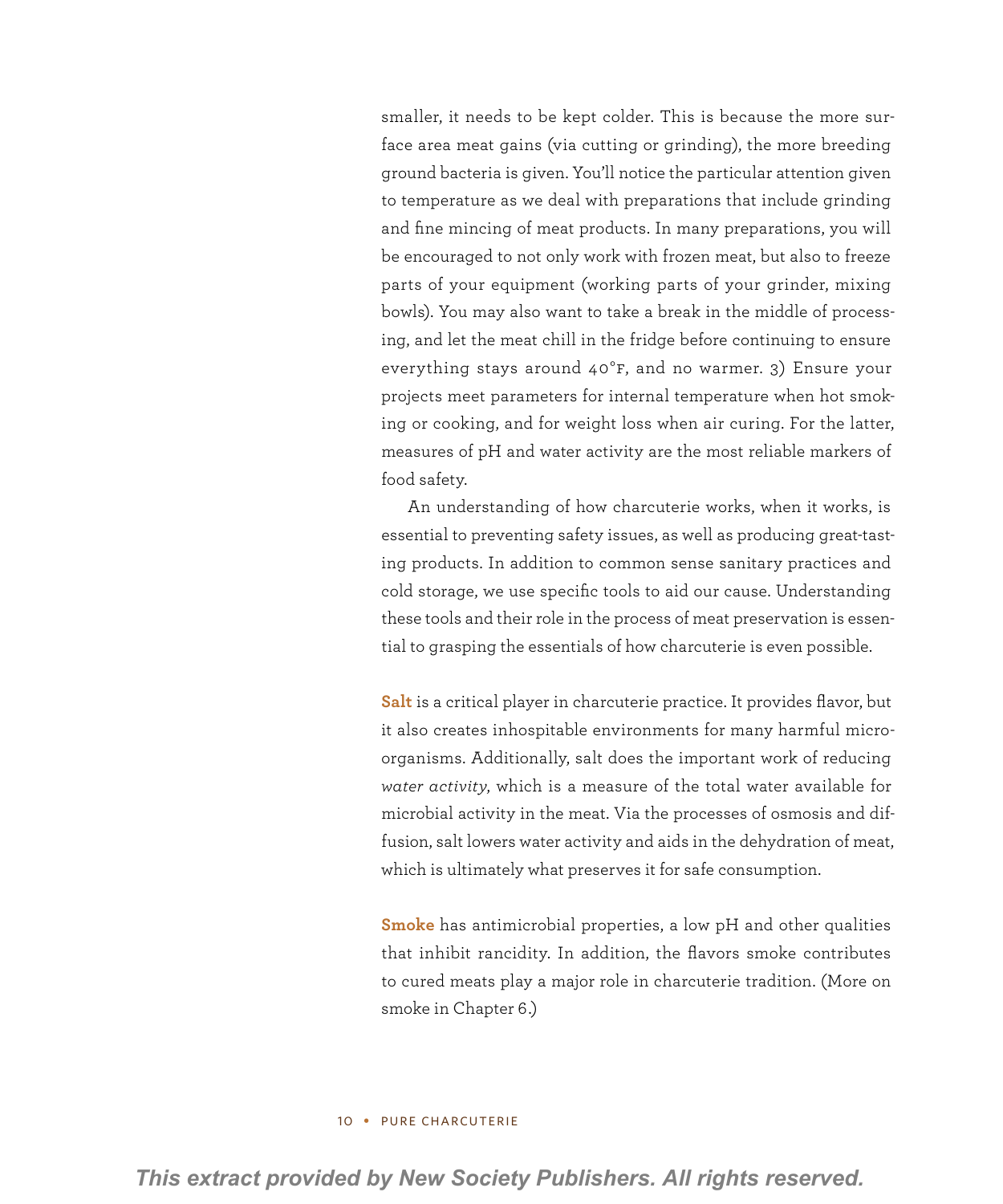**Fermentation** reactions give us the ability to alter pH, exclude harmful microbes and welcome friendly ones. (More on the magic of fermentation in Chapter 5.)

Controlled **temperature** and **humidity** (Chapter 5) similarly allow us to tailor the environment to microbes that we want, and discourage those we don't want.

**Nitrite** prevents toxicity of *Clostridium botulinum,* the bacteria that causes botulism. Most nitrite used in the kitchen is chemically derived, but it is a naturally occurring compound that can be found in the stems of leafy greens, particularly concentrated in the stalks of the celery plant. In addition to inhibiting botulism, nitrites also provide color to cured meat items. While nitrite has caused much controversy in the food world, it cannot be flatly condemned. Research has shown that a person would have to eat more than 14 pounds of cured meat in one sitting to become ill from nitrite poisoning, while a mere half microgram (or less) of botulism can kill them. As we explore methods for curing meat throughout this text, we will also explore situations in which nitrites can be excluded. I encourage skeptics to gain an understanding of nitrite in the environment and in our bodies, and to understand that having control over our own processing by making our own charcuterie allows us to avoid some of the pitfalls of this controversial ingredient.

For example, any time a product will be cooked to temperature (150°F for red meats, and 160°F for poultry) any botulism present in the product will be killed. This means that for warm or hot smoked charcuterie, or sausages poached to temperature, a nitrite is not necessary to ensure safety. People often include sodium nitrite in cooked charcuterie products anyway, because it is a color enhancer. However, when producing cured meats on the home scale, you have the freedom of making your own decision regarding the use of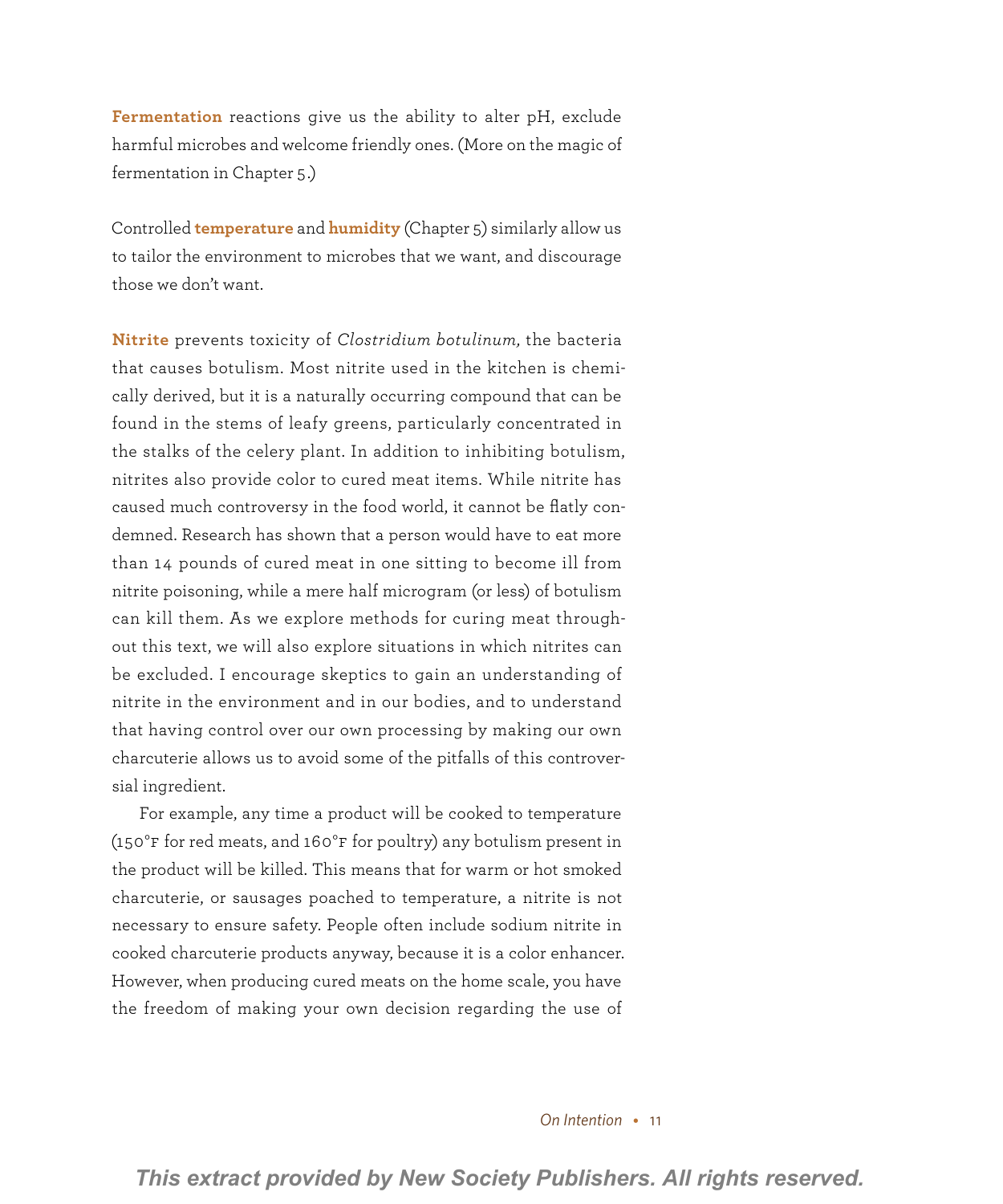nitrite in cooked applications. Additionally, cooking products that are cured with nitrate produces nitrosamine, a known carcinogen. If you omit the nitrite because you know you will be cooking the product to temperature, you can avoid this concern.

When it comes to fermented meats that are never cooked, nitrates are a requirement for food safety. Whether you obtain the nitrate component from naturally derived celery juice extract or from commercially uniform curing salts, the nitrate and nitrite in these additives interact with microorganisms to render botulism inactive and prevent its toxicity in the product. I find it useful to remind people that these are metabolic interactions, wherein nitrite (which is itself only 4% sodium nitrite and 96% table salt) has been added in small quantities (just 4 oz. per 100 lb. of meat) and has then been changed by microorganisms. Nitrite in cured meats is metabolized into nitric oxide, and the trace amounts of this are then metabolized and used by your own body and the microorganisms your body hosts. To attempt to understand the dynamism of these interactions, and to claim to know their exact scientific effects on our health, is laughable, if you ask me. I say you are part of the nitrogen cycle, as you are of nature. I say absolutism of any form is annoying and egoist. Cure on, friends.

Natural sources of sodium nitrite are available, if you are more comfortable with this approach. The most common source is celery juice powder. It is added to the recipe similarly to a curing salt. Simply follow the instructions of the provider in terms of quantity. Because this is a natural source, there can be inconsistencies in the amount of nitrite contained in a measurable amount of product. Even so, I have used it with success, and know many salumists both commercial and home-based who use it with satisfaction.

**Time** plays in our favor, both because the ultimate symbiosis with beneficial microorganisms only comes when we allow them the time they need to do their work, and because the slow dehydration of meat is the ultimate determinant of shelf stability.

#### 12 **•** pure charcuterie